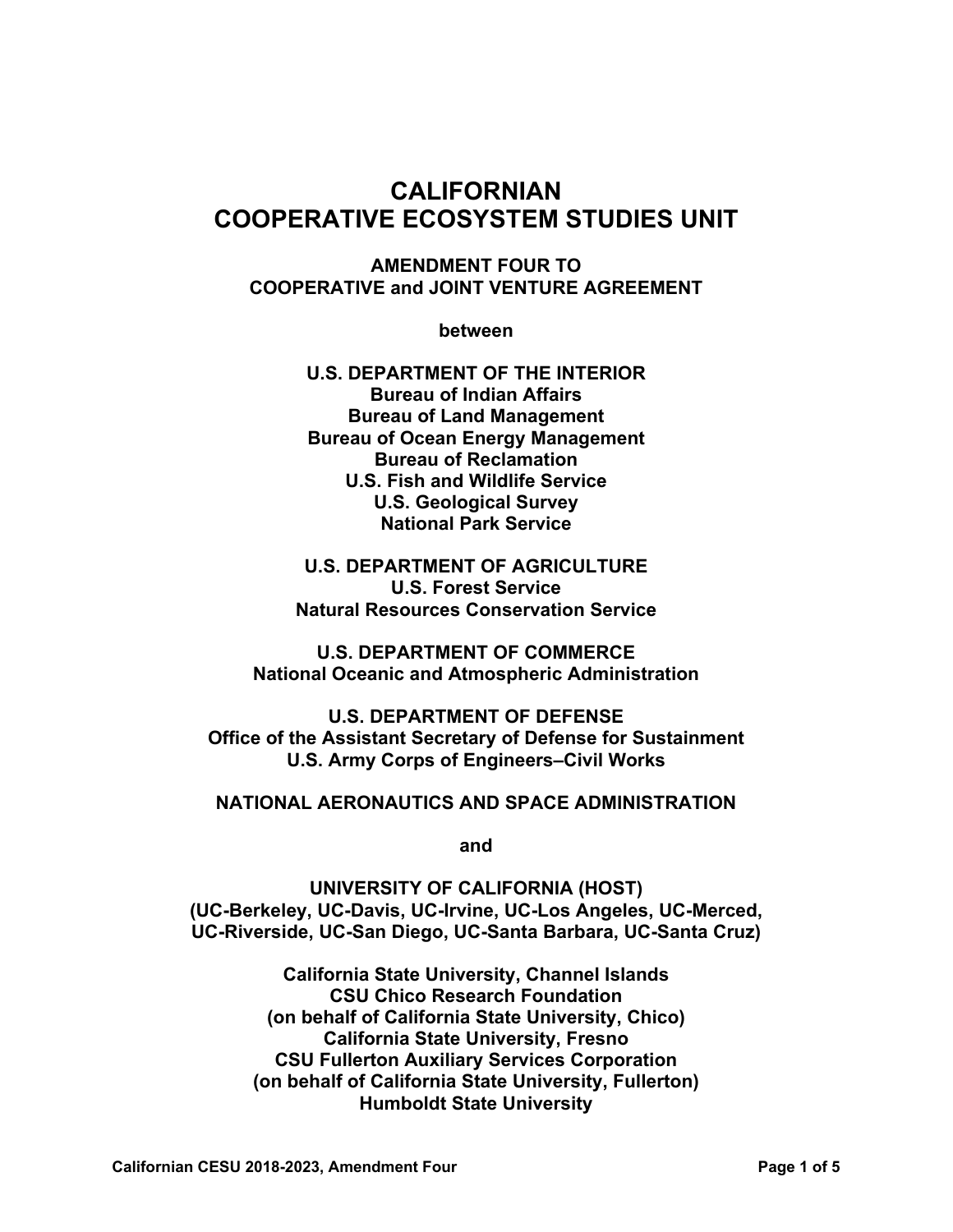**California State University, Los Angeles University Corporation at Monterey Bay (on behalf of CSU Monterey Bay) The University Corporation (on behalf of California State University, Northridge) Cal Poly Pomona Foundation, Inc. (on behalf of California State Polytechnic University, Pomona) California State University, Sacramento (Sacramento State) San Diego State University Research Foundation San Francisco State University Cal Poly Corporation (on behalf of California Polytechnic State University) Sonoma State University California State University, Stanislaus Carnegie Mellon University Occidental College University of Southern California School of Architecture California Department of Fish and Wildlife California Association of Resource Conservation Districts California Invasive Plant Council The Institute for Bird Populations Institute for Wildlife Studies Moss Landing Marine Laboratories Point Blue Conservation Science Santa Barbara Botanic Garden San Bernardino County Museum San Diego Natural History Museum Zoological Society of San Diego (d/b/a San Diego Zoo Global) Marine Ecology and Telemetry Research The Marine Mammal Center Stanford University Department of Earth System Science Smithsonian Institution Southern California Marine Institute** 

#### **Adding: Sierra Streams Institute**

With the exception of the changes below, all terms and conditions of the Californian CESU Cooperative and Joint Venture Agreement apply to this Amendment, and this Amendment is hereby made part of the Agreement.

## **ARTICLE I. BACKGROUND AND OBJECTIVES**

Q.4. The Sierra Streams Institute is hereby included in the Californian CESU as a Partner Institution.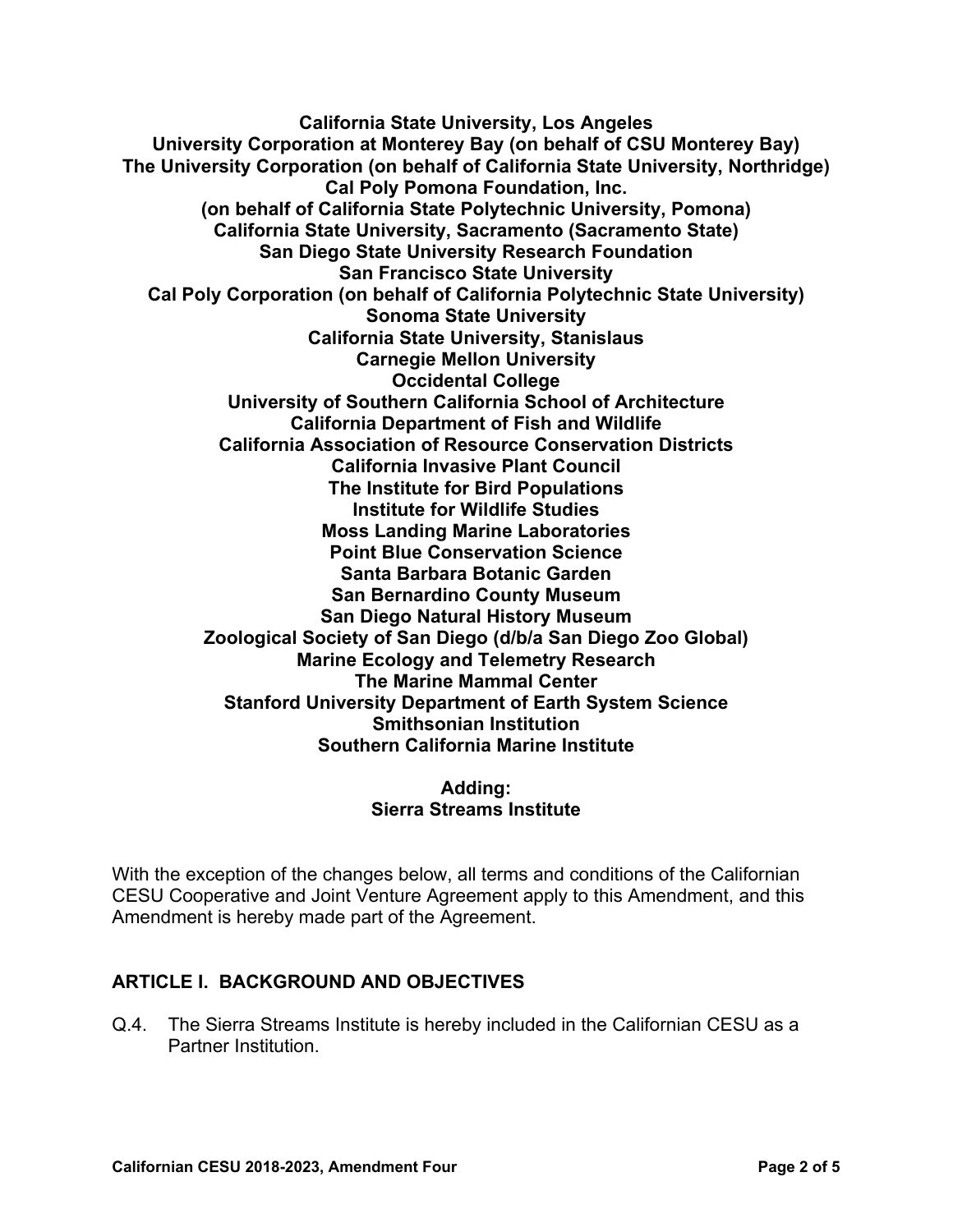#### **ARTICLE III. TERM OF AGREEMENT**

- A.1. The effective date of the Californian CESU Cooperative and Joint Venture Agreement is 01 July 2018.
- A.2. The effective date of this Amendment to the Californian CESU Cooperative and Joint Venture Agreement shall be determined from the date of the last signature.

## **ARTICLE IV. KEY OFFICIALS**

C.35. The representative for the Sierra Streams Institute is as follows:

*Technical Representative(s):* 

Joanne Hild Executive Director Sierra Streams Institute 13075 Woolman Lane Nevada City, CA 95959 Phone: (530) 477-7132 joanne@sierrastreams.org

## **ARTICLE XIV. AMENDMENT AUTHORIZING SIGNATURES**

Per Article III.C., the following authorizing signatures are attached:

- N. UNIVERSITY OF CALIFORNIA (HOST)
- WW. Sierra Streams Institute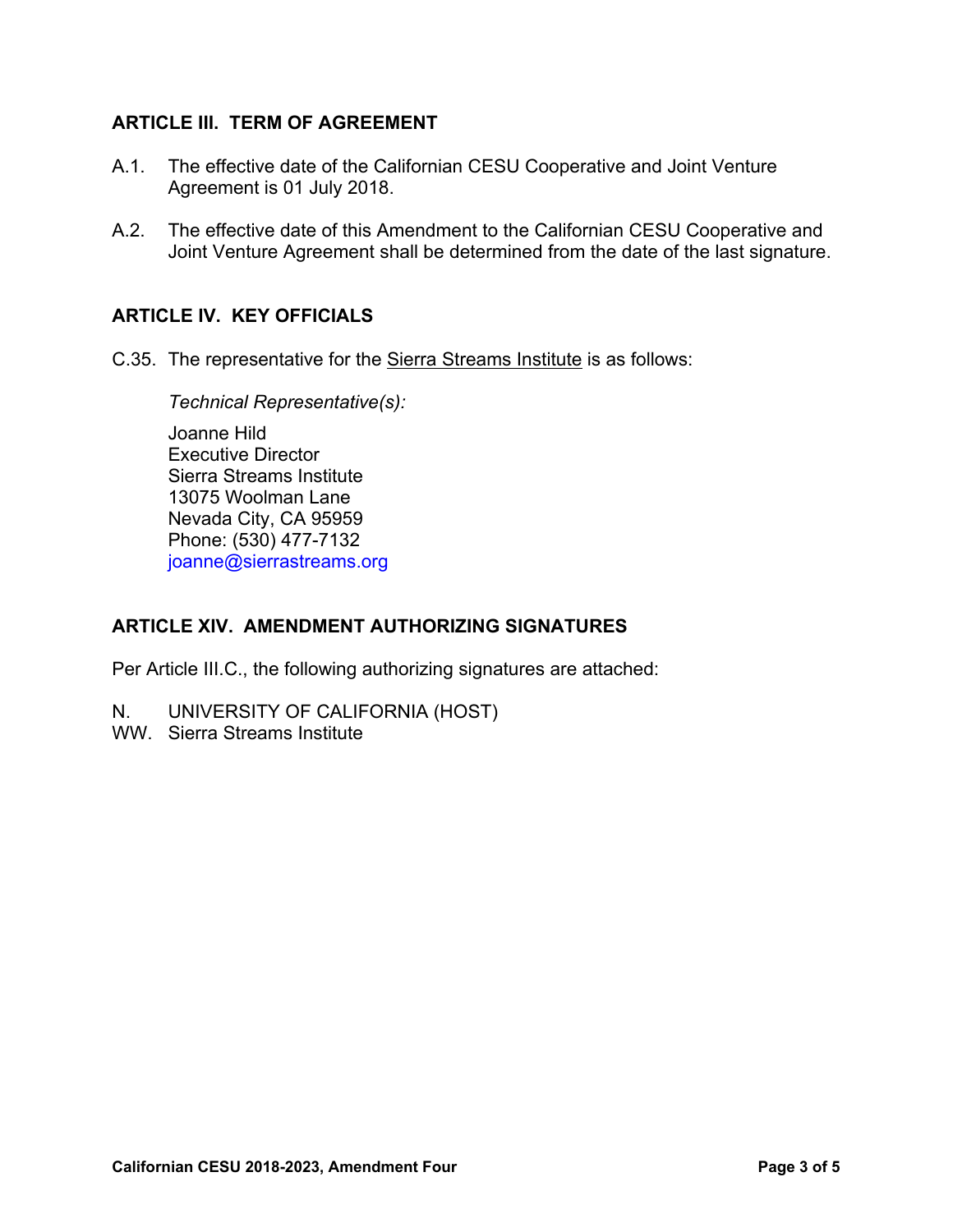# **ARTICLE XIV. AMENDMENT AUTHORIZING SIGNATURES (cont.)**

N. UNIVERSITY OF CALIFORNIA (HOST), systemwide authorization

Lourdes G. DeMattos cn=Lourdes G. DeMattos, o=Regents of the Jourdes & DeMattes University of California, ou=Associate Director,

Research Policy Analysis & amp; Coordination, email=lourdes.demattos@ucop.edu, c=US 2020.12.17 15:46:16 -08'00'

 $\overline{a}$ Lourdes G. DeMattos **Date** Contract and Grant Officer